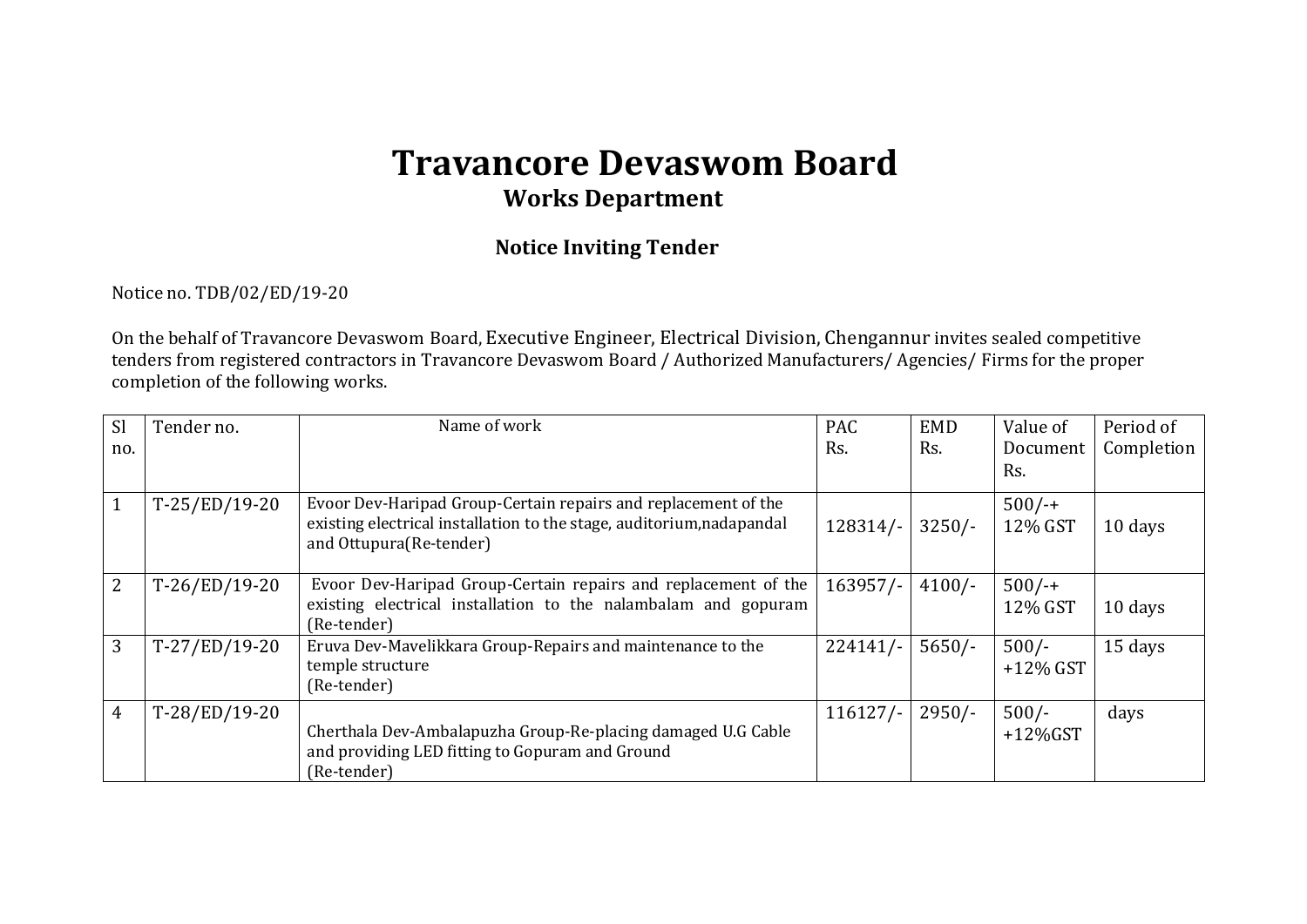| 5              | T-29/ED/19-20   | Mavelikkara Devaswom-Mavelikkara Group-Replacing dysfunctional<br>electrical materials in Sadyalayam (Re-tender)                                                                                                                                             | 123036 | 3075  | 500+12%<br><b>GST</b>     | 10 days |
|----------------|-----------------|--------------------------------------------------------------------------------------------------------------------------------------------------------------------------------------------------------------------------------------------------------------|--------|-------|---------------------------|---------|
| 6              | T-30/ED/19-20   | Veeyapuram Sree Dharma Sastha Devaswom-Harippad Group-<br>Electrical mainteneance and re-wiring(Re-tender)                                                                                                                                                   | 94721  | 2400  | 500+12%<br><b>GST</b>     | 10days  |
| $\overline{7}$ | $T-31/ED/19-20$ | Aranmula Devaswom in Aranmula group-Wiring of newly<br>constructed annadhanamandapom and extended portion of ottupura<br>in connection with vallasadya                                                                                                       | 341260 | 8550  | 780+12%<br><b>GST</b>     | 21days  |
| 8              | T-32/ED/19-20   | Aranmula Devaswom in Aranmula group-Replacing the damaged<br>electrical fittings in connection with vallasadya                                                                                                                                               | 170289 | 4260  | 500+12%<br><b>GST</b>     | 14 days |
| 9              | $T-33/ED/19-20$ | Aranmula Devaswom in Aranmula group-Wiring of newly<br>constructed stage and open auditorium in connection with<br>vallasadya                                                                                                                                | 460689 | 11550 | $925 + 12%$<br><b>GST</b> | 30 days |
| 10             | T-34/ED/19-20   | Kumaranchira Devaswom in karunagappally group-Replacing<br>damaged electrical fittings of temple structure                                                                                                                                                   | 231288 | 5800  | $500+12%$<br><b>GST</b>   | 14days  |
| 11             | $T-35/ED/19-20$ | Panayannarkavu Devaswom in Ambalappuzha group-Wiring of<br>temple structure                                                                                                                                                                                  | 110983 | 2775  | 500+12%<br><b>GST</b>     | 14days  |
| 12             | T-36/ED/19-20   | Thrikkuratty Devaswom in Thiruvalla group-Rewiring of temple<br>structures and gopuram                                                                                                                                                                       | 447863 | 11250 | 900+12%<br><b>GST</b>     | 30days  |
| 13             | T-37/ED/19-20   | Thiruvallam Devaswom-Thiruvananthapuram group-Providing<br>closed circuit television system (CCTV) at various locations of<br>temple premises, balimandapom & parking area for security<br>arrangements in connection with karkidaka vavu festival in 1194ME | 97200  | 2450  | 500+12%<br><b>GST</b>     | 7days   |
| 14             | T-38/ED/19-20   | Thirumullavaram Devaswom-Kollam group-Providing temporary<br>light&illumination work to the temple premises, balipura, pandal, sea<br>shore, along the road and with public addressing system in<br>connection with Karkidaka Vavu festival in 1194ME        | 157295 | 4000  | 500+12%<br><b>GST</b>     | 7days   |
| 15             | T-39/ED/19-20   | Varkala Devaswom-Varkala group-Providing temporary light &<br>illumination work to the temple premises, balimandapom at sea<br>shore and surrounding along the road and with public addressing                                                               |        |       |                           |         |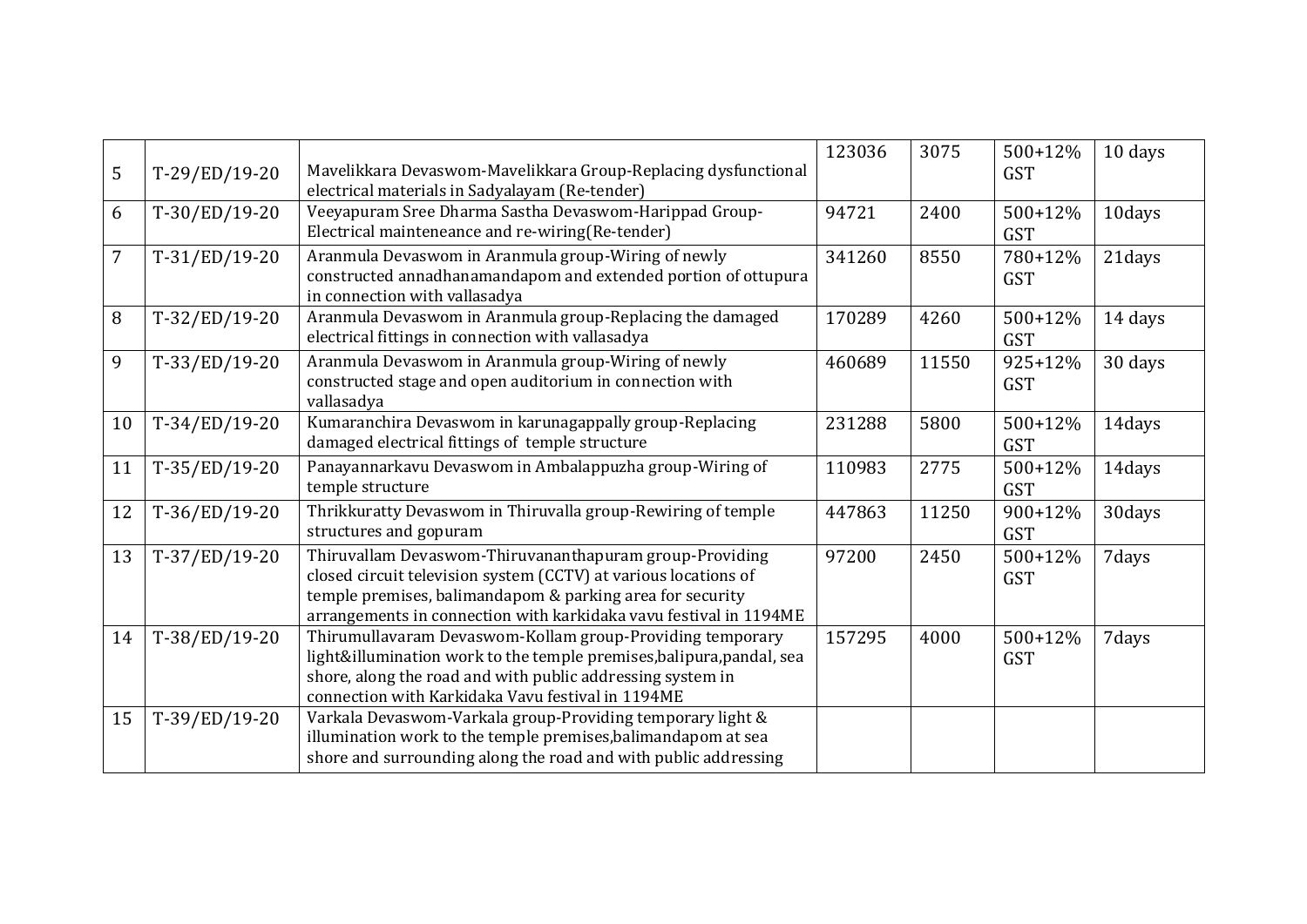|    |                 | system in connection with Karkidaka Vavu festival in 1194ME                                                                                                                                                                         | 158782 | 4000  | $500+12%$<br><b>GST</b> | 7 days |
|----|-----------------|-------------------------------------------------------------------------------------------------------------------------------------------------------------------------------------------------------------------------------------|--------|-------|-------------------------|--------|
| 16 | T-40/ED/19-20   | Rectifying the electrical defects of ladies hostel at Kumpalathu<br>Sankupillai DB College at Sashamcotta                                                                                                                           | 138610 | 3475  | $500+12%$<br><b>GST</b> | 7days  |
| 17 | $T-41/ED/19-20$ | Shanghumugham Devaswom-Trivandrum group-Providing<br>temporary light arrangements with PAS in & around the temporary<br>balitharpanapandal, thilakahomapura & sea shore etc in connection<br>with Karkidaka Vavu festival in 1194ME | 206245 | 5200  | $500+12%$<br><b>GST</b> | 7days  |
| 18 | T-42/ED/19-20   | Mathirapally Ganapathy Temple Thrikkariyoor Group-Rewiring the<br>temple structure, anakottil, gopuram and yard lighting                                                                                                            | 399476 | 10000 | 800+12%<br><b>GST</b>   | 30days |
| 19 | $T-43/ED/19-20$ | Mazukkeer sree mahavishnu devaswom in Thiruvalla group-<br>Rewiring the thidappally, mandapom and wiring the yengnjasala<br>and stage                                                                                               | 244831 | 6250  | $500+12%$<br><b>GST</b> | 21days |
| 20 | T-44/ED/19-20   | Aluva Mahadevar Devaswom-Paravoor Group-Rewiring of pilgrim<br>shelter damaged due to heavy flood                                                                                                                                   | 295922 | 7400  | $600+12%$<br><b>GST</b> | 14days |
| 21 | $T-45/ED/19-20$ | Thiruvallam Devaswom-Thiruvananthapuram Group-Providing<br>temporary light arrangements to the parking ground in connection<br>with Karkidaka Vavu festival in 1194ME                                                               | 96495  | 2450  | $500+12%$<br><b>GST</b> | 7days  |

## **Tender no. TDB/ED/T-2/19-20**

| <b>Tender Nos</b>                  | T-25/ED/19-20 to T-45/ED/19-20 |  |  |  |  |
|------------------------------------|--------------------------------|--|--|--|--|
| Sale of Tender documents           | 24 July 2019 till 1PM          |  |  |  |  |
| Last Date of receipt of Tender     | 24 July 2019 till 3PM          |  |  |  |  |
| Time and date of Opening of Tender | 24 July 2019 at 3.30 PM        |  |  |  |  |